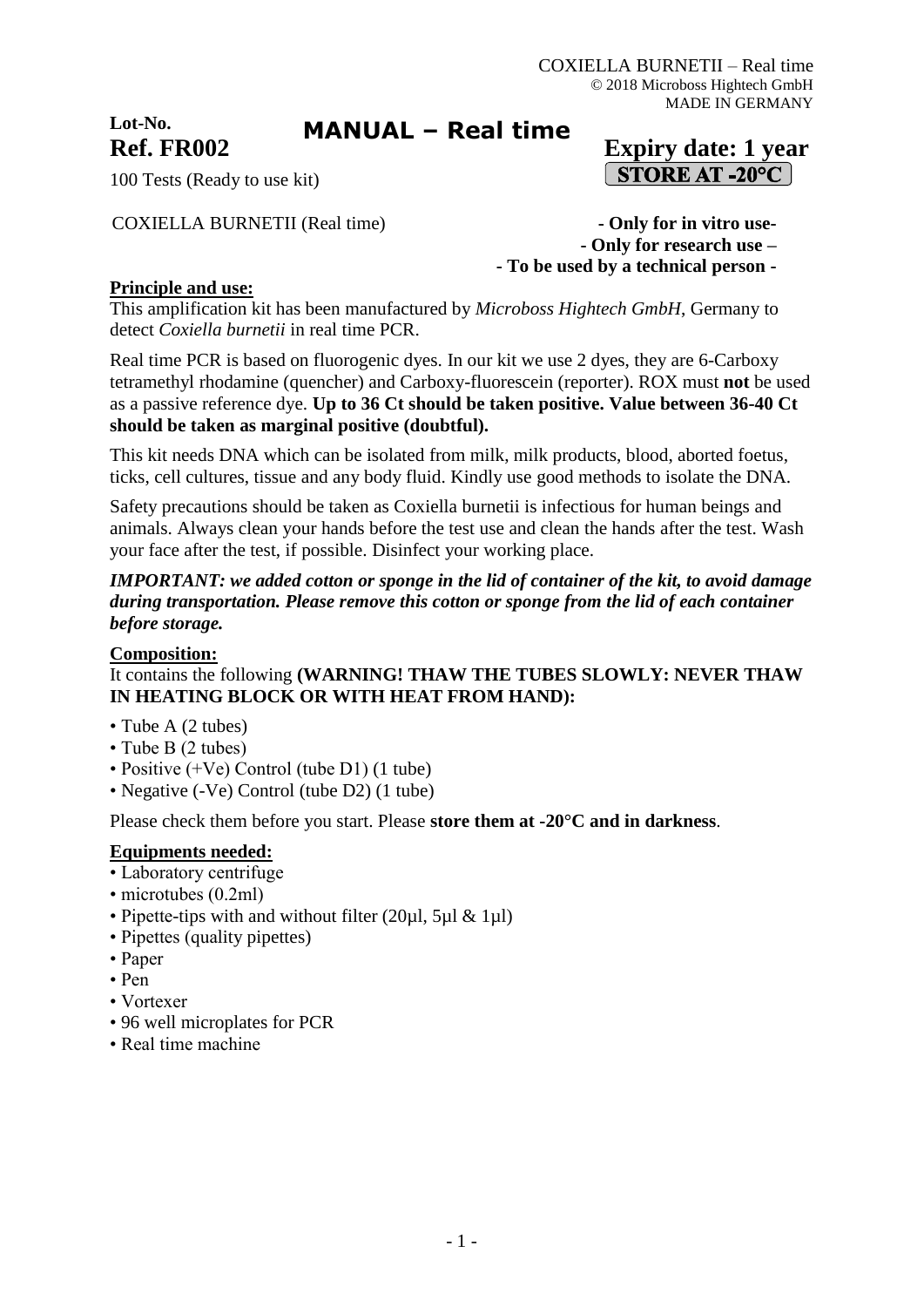## **STEP A**

1. Kindly thaw **one tube** each: A, B, D1 and D2. After thawing, kindly put tubes at 4°C (as it is better). If the kit is not in use, store them at -20°C.

2. Mark your microtubes with a sample number and with +Ve Control and –Ve Control.



3. Thaw tube A. Add 8µl of tube A to each tube. One can also use 96 microwell plate.



4. Add 10µl of B to each microtube. Avoid to touch the wall of the microtubes.



**5. TIP: you can mix 8µl of A + 10µl of B together in one tube (it will be a total volume of 180µl for 10 reactions). From this one can take 18µl and distribute in each tube. In this way one can save the hardware and time.**

6. Add 2µl of your DNA template (DNA isolated from samples) with pipette tip with filter to each microtube according to your label except +Ve and –Ve (Avoid touching the wall). **Use everytime a new pipette tip** (for each sample)! Mix it.



7. Use new pipette tip with filter. Add  $2\mu$ l of +Ve (tube D1) to +Ve Control (avoid to touch the wall). Use a new pipette tip. Mix it.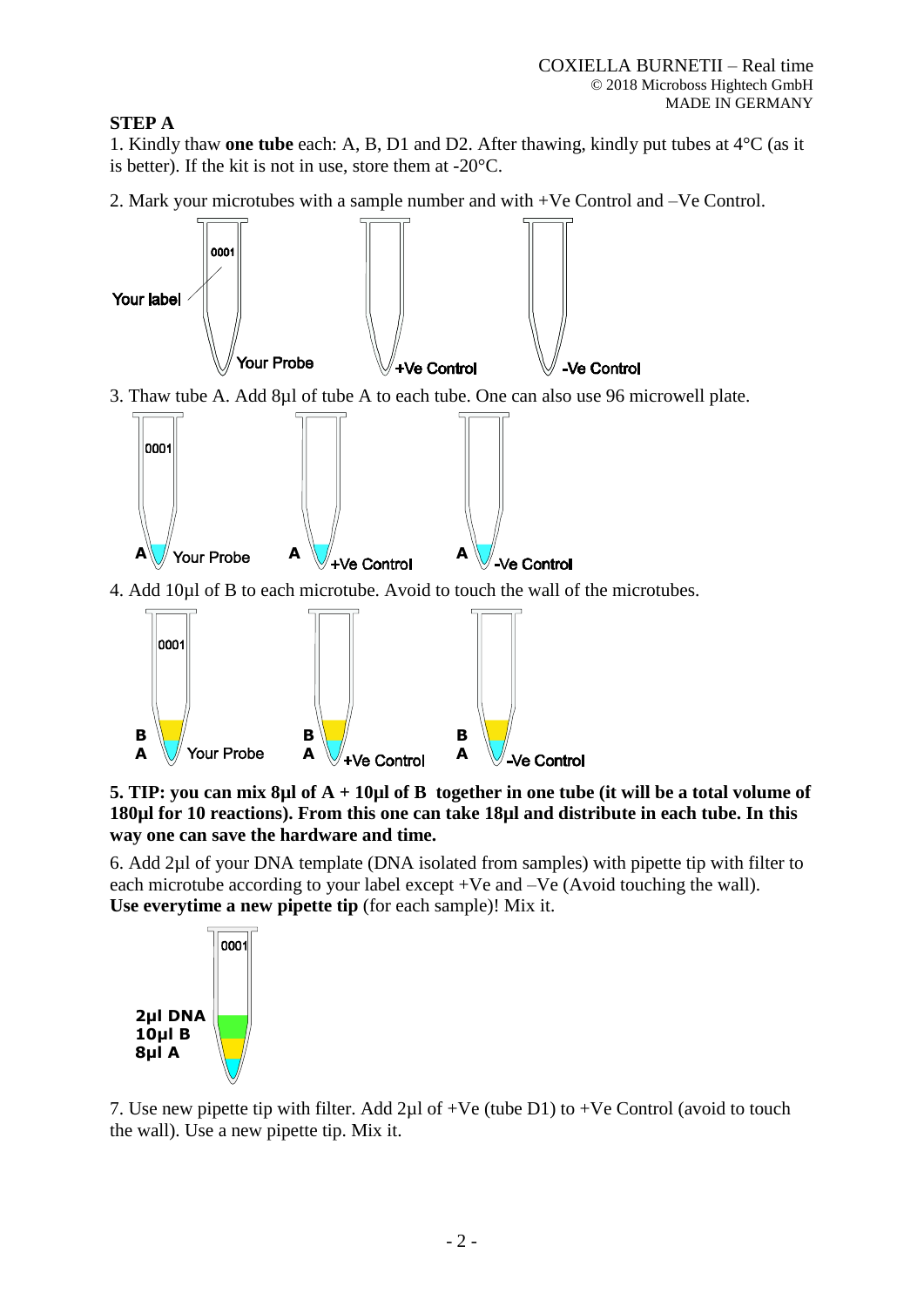

8. Use a new pipette tip. Add 2µl of –Ve (Tube D2) to –Ve Control (avoid the wall). Mix it.



9. Centrifuge all tubes for 20 sec. for 8000 rpm (not necessary but better). Run PCR now.

10. Run the program of your thermocycler as followings: kindly check whether you have added everything correctly as the level of the volume of each tube must be almost the same.



**Use quencher and reporter dye to setup your software (see FAQ). Run the following program:**

1. 10 minutes at 95°C

2. 15 seconds at  $95^{\circ}$ C  $\rightarrow x$  40 cycles 60 seconds at 60°C

Before you start the PCR program, kindly check whether tubes are closed properly. **Microtubes must be in contact with metal block** (important!). There should be no air or lose contact with metal block of thermocycler. Run your PCR now.

11. After step 10 is finished take out the microtubes.

#### **STEP B**

Once the program will be finished one can see the graphics. The negative control should run along with the bottom and positive control must give a curve in the software graphics. Use your software to analyse the results.

#### **If you should find any mistakes, please let us know. Thank you.**

| <b>Suggestion:</b>                                                  | <b>Microboss Hightech GmbH</b>     |
|---------------------------------------------------------------------|------------------------------------|
| This manual has been written specifically for beginners, hence      | Duissernstraße 65a                 |
| persons with experience in PCR must use their experience to keep    | 47058 Duisburg                     |
| each step as small as possible e.g. you should calculate the amount | Germany                            |
| of the needed chemicals, before starting with testing.              | Tel. (+49) 203 / 555858-31,-32,-33 |
|                                                                     | Fax (+49) 203 / 35 82 99           |
| <b>Last update: 28-09-2010</b>                                      | query@microboss.de                 |
| v1.1                                                                | http://www.microbossturbo.de       |